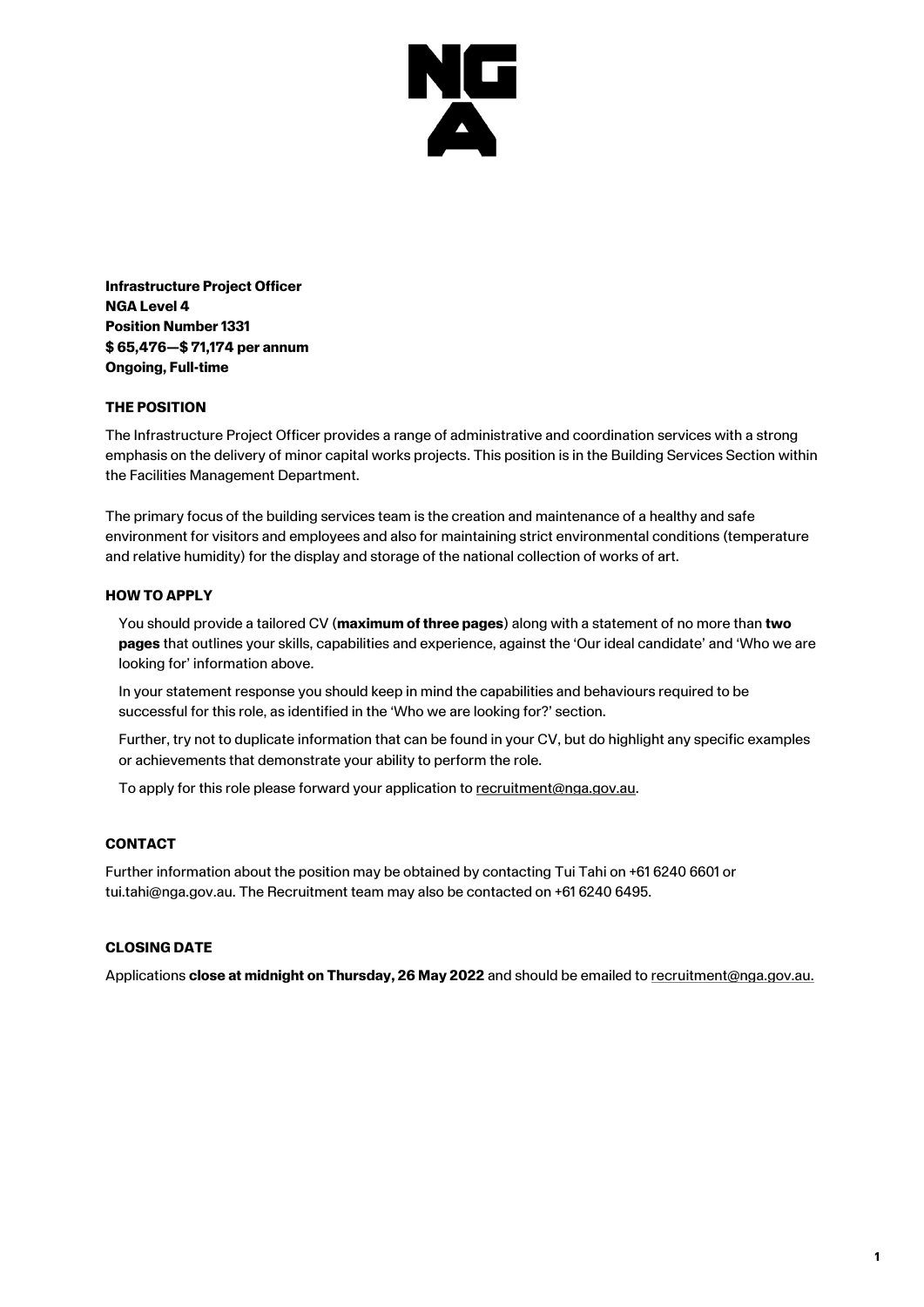| Position title                | Infrastructure Project Officer                                            |
|-------------------------------|---------------------------------------------------------------------------|
| Position number               | 1331                                                                      |
| <b>National Gallery level</b> | NGA Level 4                                                               |
| Employment type               | Full Time, Ongoing                                                        |
| Department                    | <b>Facilities Management</b>                                              |
| Portfolio                     | <b>Building Services and Infrastructure (BSI)</b>                         |
| Immediate supervisor          | <b>Head of Facilities Management</b>                                      |
| Direct reports                | <b>Facilities Manger</b>                                                  |
| <b>Position location</b>      | National Gallery, Parkes, and Offsite Storage Facility, Kamberri/Canberra |
| <b>Requirements</b>           | Australian Citizenship<br>Police Check<br>Drivers Licence<br>Probation    |

# **ABOUT THE GALLERY**

The National Gallery is one of Australia's leading visual arts institutions. The Gallery is based in Canberra and is a vital part of the Australian cultural landscape. Our Purpose is to collect, preserve, promote and share the national collection of art. The Vision of the National Gallery is to inspire creativity, inclusivity, engagement and learning through artists and art. Our Mission is to lead a progressive national cultural agenda by championing art and its value in our lives. Our Values include excellence, creativity, courage, respect, and accountability.

The National Gallery's Capital Works Taskforce was established in 2021 to lead delivery of the Gallery's significant capital works program that includes delivery of over \$100 million in capital asset upgrade projects, the establishment of a planned sustainable asset management program for the future, and the delivery of significant or iconic capital works projects.

The Capital Works Taskforce is led by the Taskforce Project Director who has responsibility for the Building Services and Infrastructure Portfolio overseeing:

- Work Health and Safety compliance for construction related activities,
- **EXECUTE: Strategic Asset Management Planning,**
- Significant Projects,
- Capital Works,
- Facility Management, and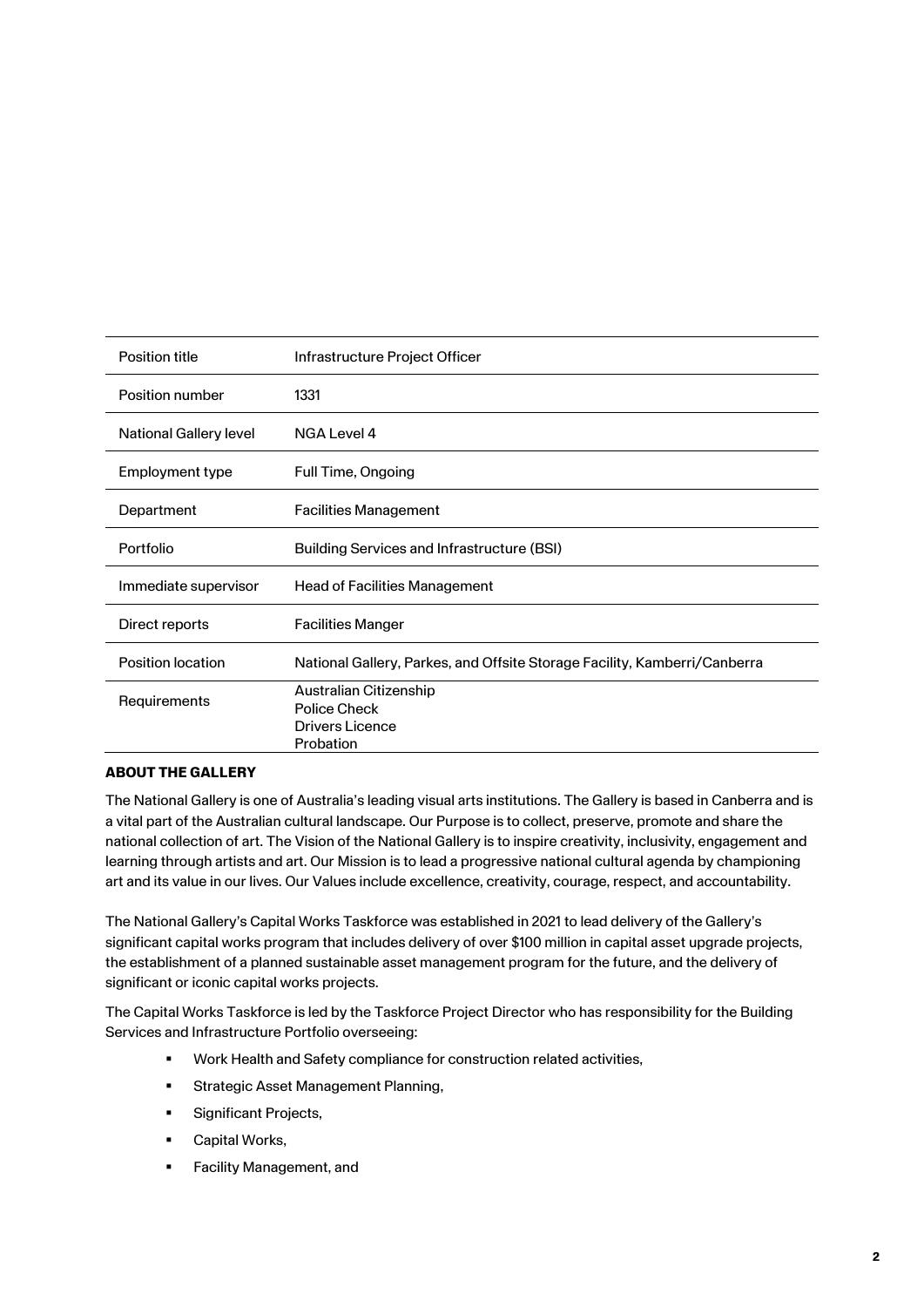**E** Security Services.

The Building Services and Infrastructure Portfolio is committed to meeting the Gallery's commitments to the:

- Gender Equity Action Plan
- Reconciliation Action Plan
- **■** Disability Inclusion Action Plan, and
- **Environmental Sustainability Action Plan for which the division is the Gallery lead.**

The Building Services and Infrastructure Portfolio is comprised of the following key work streams:

- **Facility Management,**
- **■** Security,
- Capital Works Taskforce,
- Exhibitions support, and
- Minor capital works.

## **WORKING AT THE GALLERY**

When you work at the National Gallery you will be exposed to some of the world's leading Australian and international art and artists. We are located in the parliamentary triangle on the waterfront and your lunchtimes can be spent in our beautiful sculpture garden or around Lake Burley Griffin.

We support flexible working practices, including working from home, and you will have access to low-cost, onsite car parking.

The National Gallery is committed to the health, safety and wellbeing of our people and we expect our people to share this commitment and work safely at all times.

We value the contribution that a diverse workforce brings, and applications are encouraged from First Nations people, people with a disability, culturally and linguistically diverse people and LGBTQIA+ people.

#### **OVERVIEW OF THE ROLE**

The Infrastructure Project Officer provides a range of administrative and coordination services with a strong emphasis on the delivery of minor capital works projects. This position is in the Building Services Section within the Facilities Management Department.

The primary focus of the building services team is the creation and maintenance of a healthy and safe environment for visitors and employees and also for maintaining strict environmental conditions (temperature and relative humidity) for the display and storage of the national collection of works of art.

#### **OUR IDEAL CANDIDATE**

Our ideal candidate has experience successfully overseeing the management of planned and reactive building maintenance and minor capital works projects within a national cultural institution, with a strong client service ethos. To be successful in this role, you require government procurement and contract management experience or the ability to gain these skills. You have experience in a facility management environment with a strong understanding of WHS principles and practices.

You respond well to changing priorities and collaborate effectively with your colleagues. Your highly developed organisational skills will ensure you can provide quality management of the National Gallery's soft and hard facility management areas.

You are client focused with highly developed written and verbal communication skills, with the ability to liaise and negotiate effectively with a broad range of stakeholders.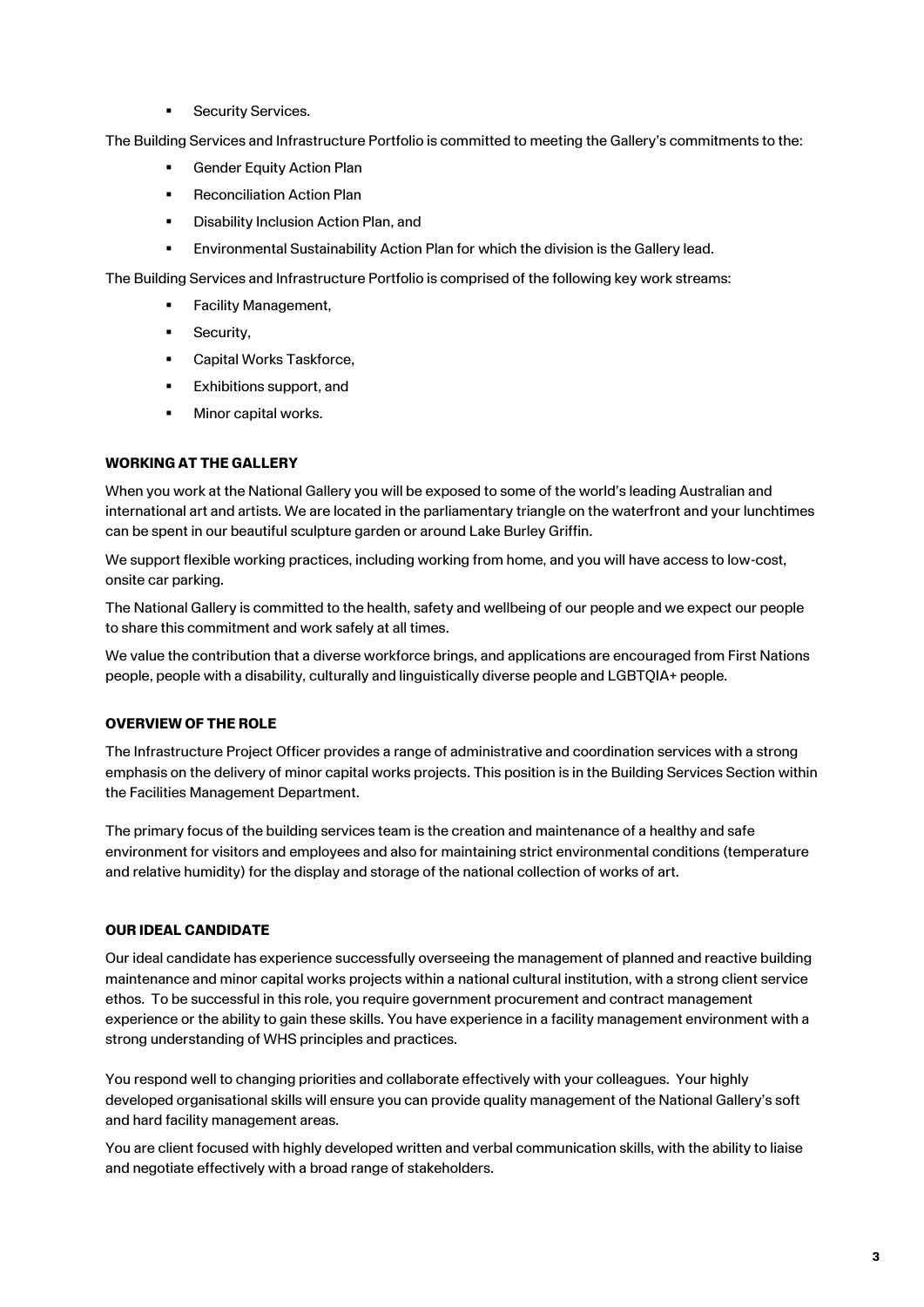You have a high level understanding and use of the Microsoft Office 365 suit of programs including word, excel and PDF.

## **WHAT WILL YOU DO**

In accordance with the NGA 4 work level standards and working to the Head of Facilities Management you will have the following key responsibilities:

- 1. Assist in the implementation and monitoring of building services WHS system/s to achieve and maintain work health and safety standards.
- 2. Under limited direction, undertake and/or assist in the delivery of a broad range of Building Services projects.
- 3. Engage, work with, and supervise contractors working on Gallery premises.
- 4. Develop and foster stakeholder relationships to achieve desired outcomes.
- 5. Provide high level support and administrative assistance across the portfolio.

*Note: Some out of hour's work will be required to be performed in this role.* 

## **WHO WE ARE LOOKING FOR**

To be successful in this role you will need to demonstrate, or have the ability to develop the following:

- 1. A flexible approach that **supports the productive working relationships** of a diverse team of people, including staff and contractors.
- 2. Excellent interpersonal and customer service skills, with an ability to negotiate, liaise and **communicate effectively** with internal and external stakeholders.
- 3. **Supports strategic direction** by supporting the work of the team through effective project management and the ability to identify issues that may impact on key projects.
- 4. The ability to exercise of sound judgement, discretion and problem-solving abilities coupled with the ability to manage competing priorities to **achieve results**.
- 5. Strong **personal drive and sense of integrity,** including professionalism, flexibility, resilience and selfawareness with a focus on delivering effective and efficient outcomes.

#### **WORK HEALTH AND SAFETY OBLIGATIONS**

The Project Officer is required to ensure that they meet duty of care obligations as required under WHS legislation. This is achieved by:

- being accountable and taking ownership of health and safety matters within their control or ability to promote a culture of health and safety within the Gallery.
- working with colleagues to enhance health and safety and ensure that it becomes a part of everyday Gallery business.

# **HOW TO APPLY**

You should provide a tailored CV (**maximum of three pages**) along with a statement of no more than **one page** that outlines your skills, capabilities and experience, against the 'Our ideal candidate' and 'Who we are looking for' information above.

In your statement response you should keep in mind the capabilities and behaviours required to be successful for this role, as identified in the 'Who we are looking for?' section.

Further, try not to duplicate information that can be found in your CV, but do highlight any specific examples or achievements that demonstrate your ability to perform the role.

This position may be filled on application only and without candidate interviews.